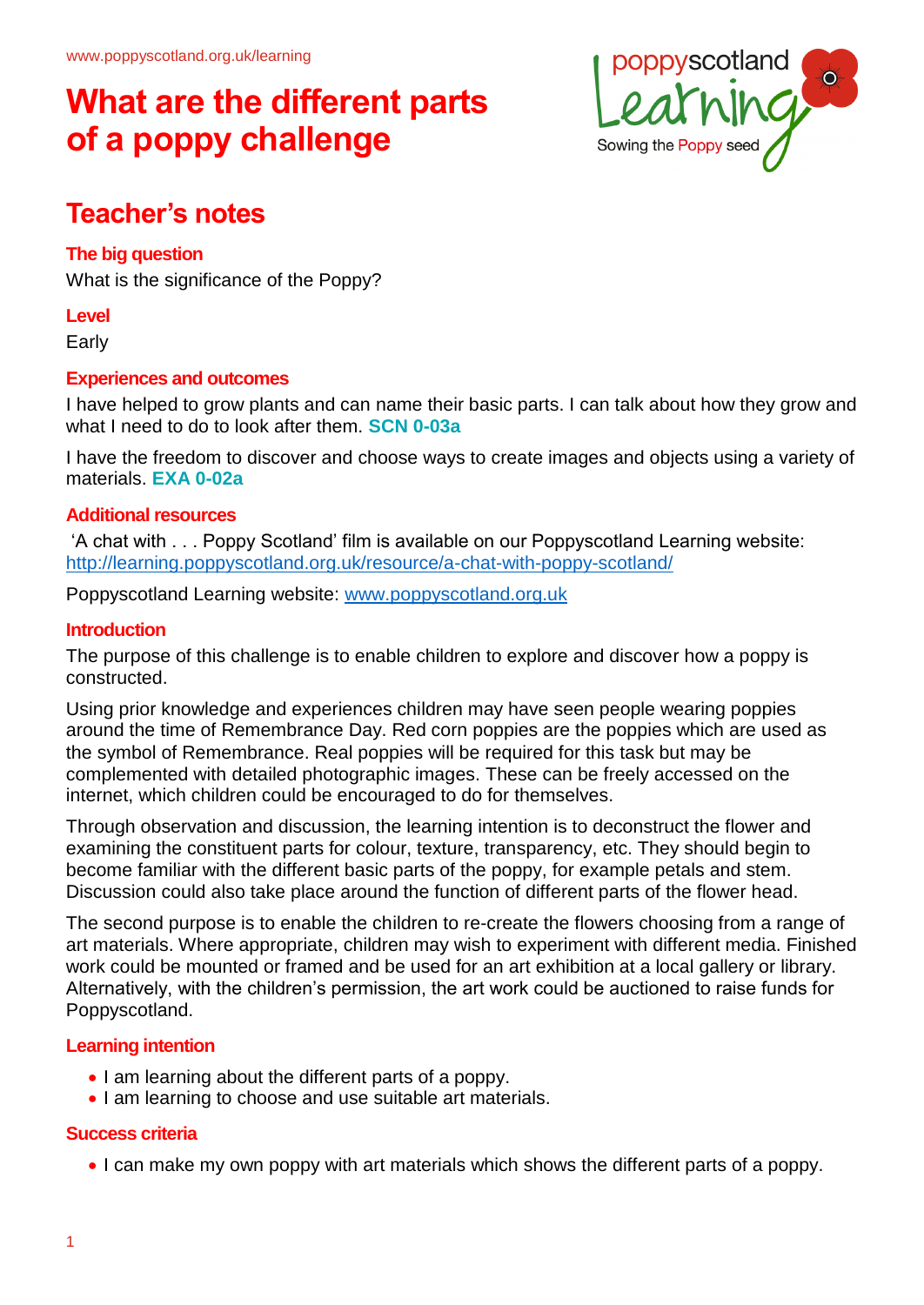

# **Your challenge**

Poppies are the flowers which are used for Remembrance. You may have seen some people wearing a paper poppy around the time of Remembrance Day in November.

Your challenge is to look very carefully at the poppies which you have chosen.

You may want to look at the colour, the stem, the petals and feel the textures of these parts of the flower. Very carefully, take off the petals to have a look inside the poppy. What do you see?

The next part of the challenge is to create your own poppy choosing from a range of art materials - these might include collage, paint, and drawing materials.

You may wish to sketch your ideas first and then work with a range of art materials.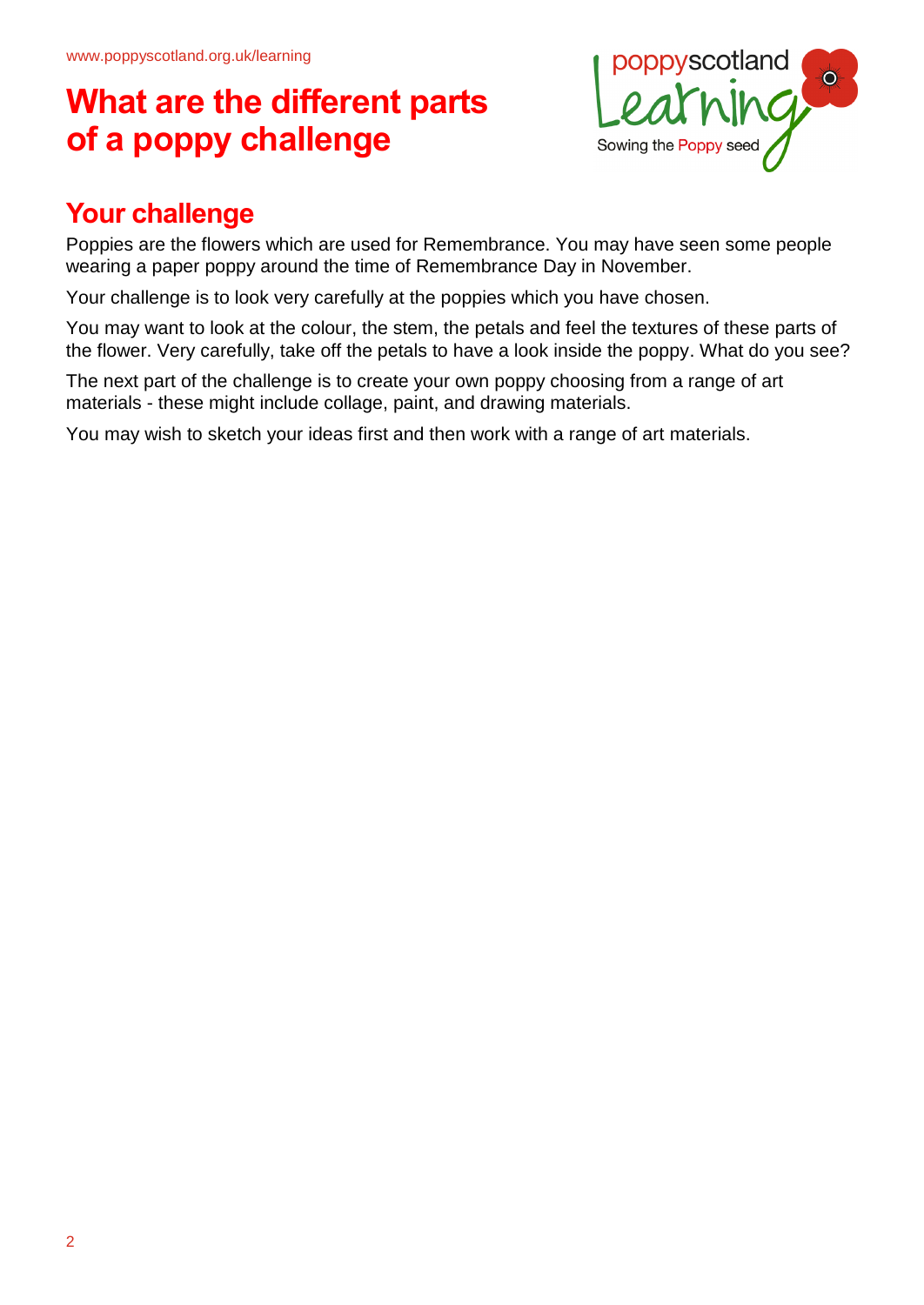

# **What progress have I made today?**

Which box have you achieved today?

| 1 <sup>st</sup> level<br>After looking at an example, I can follow a<br>step by step process to develop and show my<br>poppy idea. |
|------------------------------------------------------------------------------------------------------------------------------------|
|                                                                                                                                    |
|                                                                                                                                    |
|                                                                                                                                    |